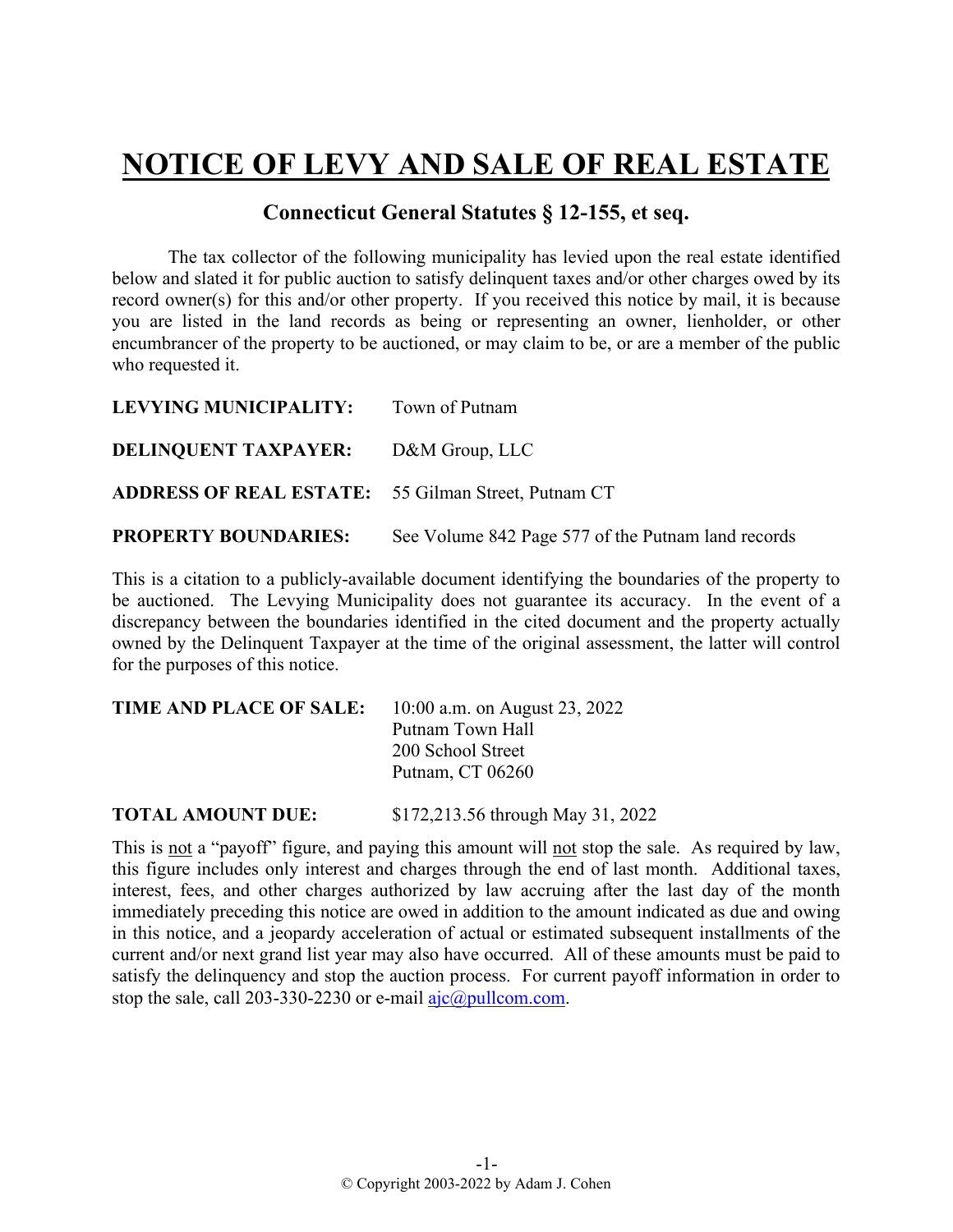**SURVIVING ENCUMBRANCES:** This property will be sold "free and clear" to the winning bidder subject only to: (1) taxes and water/sewer charges laid by the levying municipality which were not yet due and payable at the time of the levy, which is the date accompanying the signature on the first notice of this sale filed in the land records, except as are recovered from the sale; (2) the accrued taxes and water/sewer charges of any other governmental authority against this property; (3) any federal lien recorded until 30 days before the date which is six months after the auction date, except as extinguished pursuant to federal law; (4) easements, covenants and restrictions in favor of other parcels of land predating the time of the levy; (5) solely to the extent any of the delinquencies identified above was assessed on property other than the property to be sold, all encumbrances perfected before this notice was recorded; (6) interests exempt from levy and sale under the Constitution and laws of the United States; (7) the interest of any person or such person's predecessors in title for whom notice of the sale was not sent as required by law, and who had a right to such notice, and who did not in fact know of it within six months thereafter; (8) any monetary encumbrance recorded between May 13, 2022 and the date the first notice of this sale was filed in the land records, unless its holder is notified of the tax sale as required by law or in fact knew of it within six months thereafter; (9) any other interest not foreclosed by this tax sale procedure under state law; and (10) the effect of any federal, state, or local law and the restrictions and conditions in the tax sale notices and announced at the auction.

**PERSONS TO WHOM THIS NOTICE IS SENT:** The following persons are, or may claim to be, or may represent, the known holders of choate interests which will be affected by the sale. Absent payment in full before the auction or valid redemption within six months thereafter, the respective titles, mortgages, liens, restraints on alienation, and other encumbrances in this property in favor of all persons with actual or constructive notice thereof shall be extinguished.

| D&M Group, LLC                                                            | Putnam Science Academy Inc.                                                                                                       |                       | Haiphong Chen Wang a/k/a Haihong Chen |                                                                                                                          |                          |
|---------------------------------------------------------------------------|-----------------------------------------------------------------------------------------------------------------------------------|-----------------------|---------------------------------------|--------------------------------------------------------------------------------------------------------------------------|--------------------------|
| 18 Maple Street                                                           | c/o David Hubert, Reg. Agent                                                                                                      |                       | Wang, Qiyuan Chen, and John Y. Wang   |                                                                                                                          |                          |
| Putnam, CT 06260                                                          | 245 Main Street                                                                                                                   |                       | 10 James Lane                         |                                                                                                                          |                          |
| Attn: Ding Tieqiang, Reg. Agent                                           | Danielson, CT 06239                                                                                                               |                       | Westport, CT 06880                    |                                                                                                                          |                          |
|                                                                           |                                                                                                                                   |                       |                                       |                                                                                                                          |                          |
| Keylain Property Partners LLC                                             | Occupant                                                                                                                          | Shichao Zhang         |                                       |                                                                                                                          | Richard A. Johnson, Esq. |
| 5 Colonel Thomas Lane                                                     | 55 Gilman Street                                                                                                                  | 11 Sackett Point Road |                                       |                                                                                                                          | 799 Silver Lane          |
| Bedford, CT 10506                                                         | Putnam, CT 06260                                                                                                                  | North Haven, CT 06473 |                                       |                                                                                                                          | Trumbull, CT 06611       |
| Turkiye Vakiflar Bankasi T.A.O.<br>680 Fifth Avenue<br>New York, NY 10019 | Robert H. Lord Company Inc.<br>c/o Corporation Service Co., Reg. Agent<br>225 Asylum Street, Goodwin Square<br>Hartford, CT 06103 |                       |                                       | Internal Revenue Service<br><b>Advisory Consolidated Receipts</b><br>7940 Kentucky Dr., Stop 2850F<br>Florence, KY 41042 |                          |